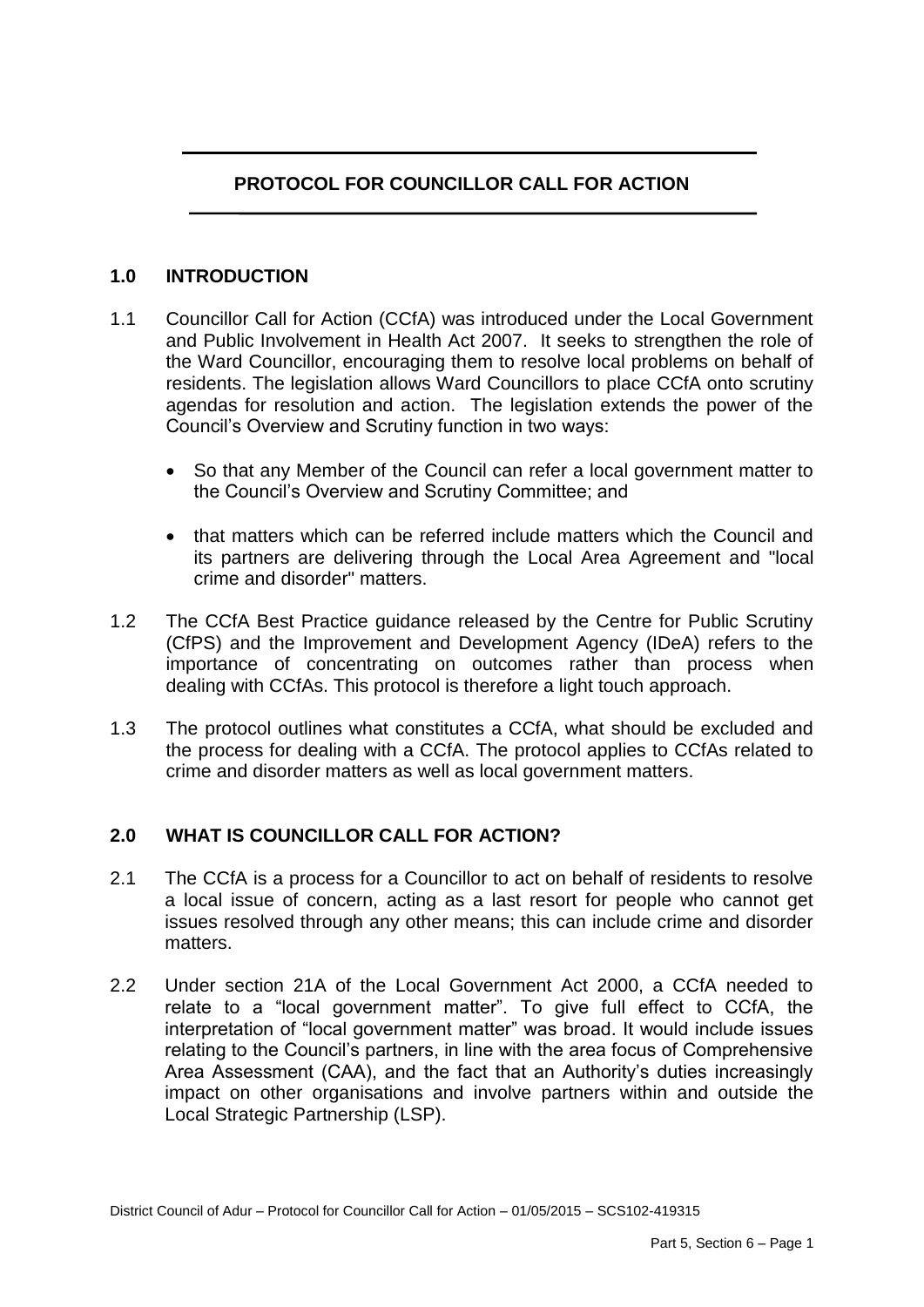- 2.3 Under CCfA, Ward Councillors are able to refer issues to Overview and Scrutiny Committee, where it can be shown that:-
	- the issue is of a genuine and persistent local concern;
	- the issue is not subject to ongoing legal processes; and
	- other courses of action have failed to resolve the matter.
- 2.4 The Localism Act 2011 has provided further clarification on the matters or concerns that can be referred through the CCfA process:-
	- Ward Councillors are no longer restricted to referring matters of 'local government concern' to Overview and Scrutiny Committee.

### **3.0 MATTERS WHICH ARE EXCLUDED FROM COUNCILLOR CALL FOR ACTION**

- 3.1 The following matters have been excluded under section 21A of the Local Government Act 2000, introduced under section 119 of the Local Government and Public Involvement in Health Act 2007:
	- any matter relating to a planning decision;
	- any matter relating to a licensing decision;
	- any matter relating to an individual or entity in respect of which that individual or entity has a right of recourse to a review or right of appeal conferred by or under any enactment;
	- any matter which is vexatious, discriminatory or not reasonable to be included in the agenda for, or to be discussed at, a meeting of the Overview and Scrutiny Committee or at a meeting of a Sub-Committee of that Committee.

## **4.0 CCFA PROCESS**

- 4.1 In accordance with the national best practice guidance Overview and Scrutiny should be the last resort for a CCfA. The expectation will be on the Ward Councillor to have tried to resolve an issue using all available mechanisms (including partnership working when appropriate) prior to referring the matter to the Overview and Scrutiny Committee. When a matter is referred to the Overview and Scrutiny Committee it will be up to the Overview and Scrutiny Committee Chairman and the Proper Officer whether the matter is progressed and taken forward by scrutiny. The process of determination by the Overview and Scrutiny Committee Chairman with the Proper Officer represents a sifting process to determine if the matter is of sufficient weight to be considered as a CCfA, and to determine whether the matter is excluded under paragraph 3 above.
- 4.2 At this stage the Overview and Scrutiny Committee Chairman, together with the Proper Officer, will need to decide if the matter relates to a joint service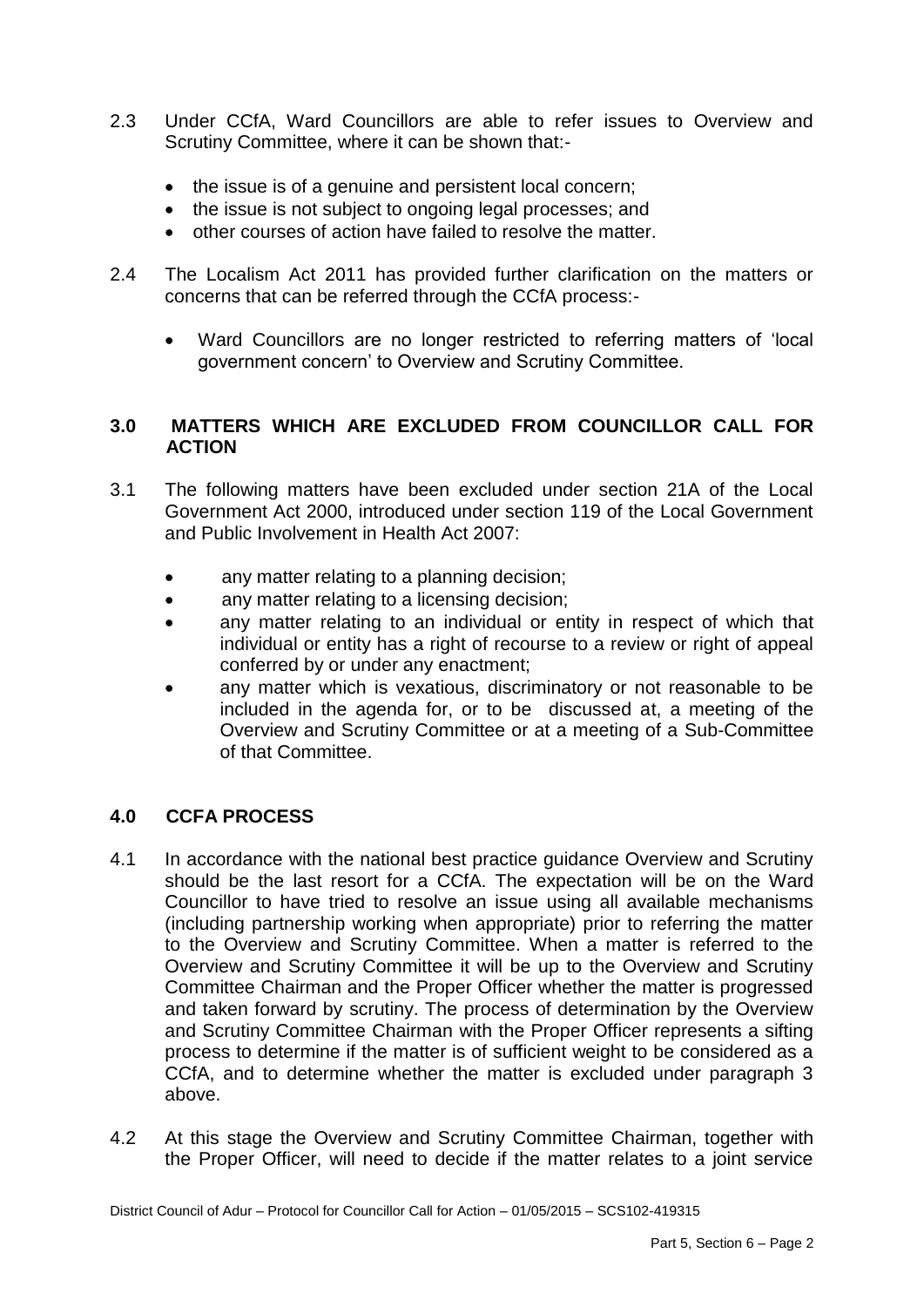issue. If so, the matter should be considered by the Councils' Joint Overview and Scrutiny Committee and the Chairman and Proper Officer will need to consult with the Worthing Borough Council Overview and Scrutiny Committee Chairman to determine if the matter should be considered by the Joint Overview and Scrutiny Committee.

4.3 The possible reasons for rejecting a CCfA are outlined at paragraph 5.0 below.

### **5.0 REFERRAL TO SCRUTINY**

- 5.1 The Chairman of the Overview and Scrutiny Committee will then determine with the Proper Officer whether to take the CCfA forward. The Proper Officer will inform the Ward Councillor whether they will accept the CCfA within 5 working days of the request. If the CCfA is a crime and disorder related matter then responsible partners must be notified.
- 5.2 Reasons an Overview and Scrutiny Committee Chairman may decide not to take a CCfA forward to Overview and Scrutiny Committee (or Joint Overview and Scrutiny Committee) could include:
	- Not enough information has been provided;
	- More could be done to resolve the issue at a local level, e.g. key people have not been contacted;
	- The CCfA is, or has stemmed from, a vexatious discriminatory or unreasonable complaint;
	- The matter has recently been examined by Overview and Scrutiny (though the Ward Councillors may argue that certain aspects were not sufficiently covered hence a need for a CCfA);
	- The matter is the subject of an Ombudsman complaint or other official complaints procedure;
	- The matter falls under any other excluded matters (see paragraph 3 above).
- 5.3 If a CCfA is rejected for consideration by scrutiny the Ward Councillor will be notified by the Proper Officer in writing within 5 working days of lodging the CCfA. Where it is a Crime and Disorder CCfA, all responsible partners must also be notified of the rejection. Ward Councillors will have the opportunity to reply to the Chairman perhaps with further information to substantiate the CCfA.
- 5.4 If the CCfA is accepted, the relevant Executive Members, Officers and/or partners will be notified by the Proper Officer.

## **6.0 PROCESS FOR RESOLUTION OF A CCFA**

6.1 In an attempt to resolve the CCfA, a Ward Councillor may: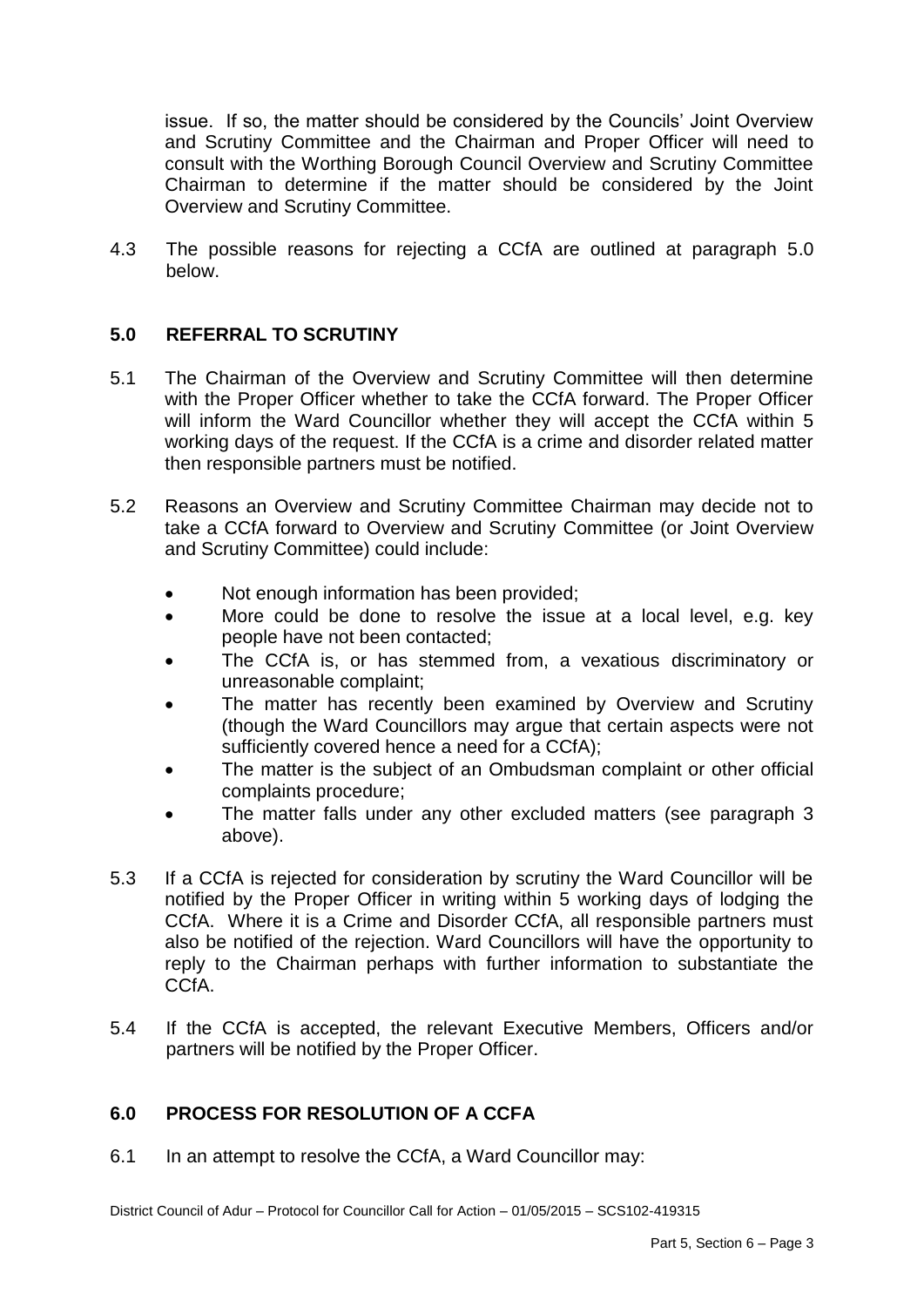- receive public request for action or issue;
- discuss with other Ward Councillors if a multi-member ward and agree action;
- take steps to resolve the issue through existing mechanisms such as liaising with partners, County Councillors or raising with Officers;
- If unresolved and the matter can be taken no further by the Ward Councillor then refer to the Overview and Scrutiny Committee by completing "the Councillor Call for Action Form" and submit this to the Proper Officer for action.
- 6.2 Overview and Scrutiny Committee either:
	- reject the CCfA and notify the Ward Councillor, who in turn should inform the public; or
	- accept the CCfA and arrange to consider the CCfA, notifying partners as appropriate. Following which they will determine their response and relay this to the Ward Councillor and Partners as appropriate.

### **7.0 PROCESS FOR DEALING WITH A CCFA AT OVERVIEW AND SCRUTINY COMMITTEE**

- 7.1 The Chairman and Proper Officer will determine if a special meeting outside the calendar of meetings is required and call a meeting, if not then the CCfA will be dealt with at the next available meeting of the Committee.
- 7.2 The Chairman in consultation with the Ward Councillor and Proper Officer when considering the meeting should give consideration to:
	- Witnesses;
	- Notifying and Inviting Partners
	- Evidence required;
	- Key questions;
	- Timescales: and
	- Aims and objectives for the meeting.
- 7.3 In a similar fashion to the call-in process, at the meeting of the Overview and Scrutiny Committee, or Joint Overview and Scrutiny Committee, as appropriate, Members will be expected to reach a decision on whether to:
	- take no action:
	- refer the matter to the Executive/Council/Partner Organisation, with recommendations; and/or
	- carry out a full scrutiny investigation.
- 7.4 Any report and recommendations arising from the Committee meeting will be made available and sent to all agencies involved with the CCfA within 5 working days of the meeting. In the case of a crime and disorder matter,